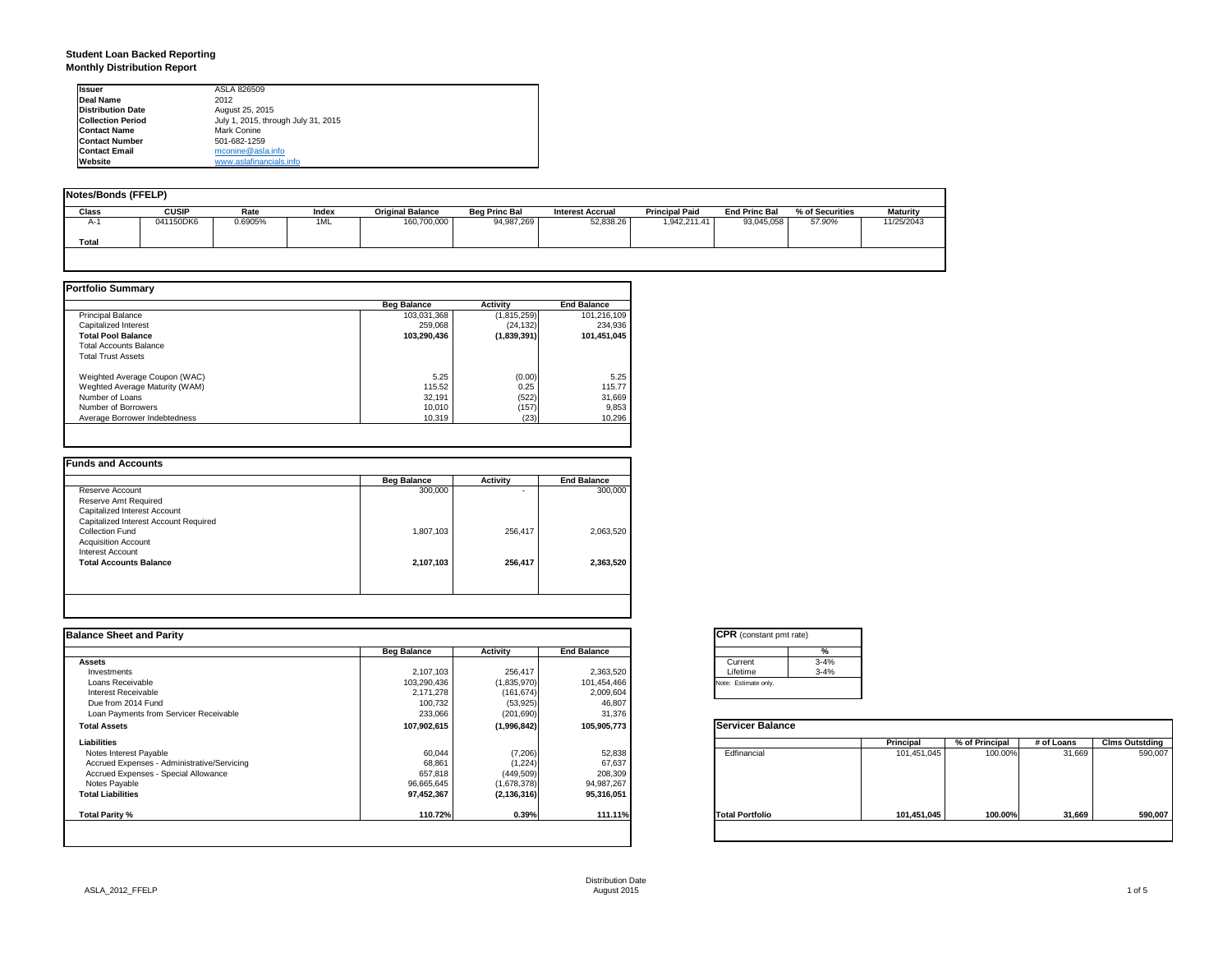### **Student Loan Backed Reporting Monthly Distribution Report**

|                         | # of Loans |        | Principal   |             | % of Principal |         | <b>WAC</b> |        | <b>WARM</b> |        |
|-------------------------|------------|--------|-------------|-------------|----------------|---------|------------|--------|-------------|--------|
|                         | Beginning  | Ending | Beginning   | Ending      | Beginning      | Ending  | Beginning  | Endina | Beginning   | Ending |
| In School               | 396        | 399    | 1,269,872   | 1,284,339   | 1.23%          | 1.27%   | 5.64       | 5.55   | 119.37      | 119.38 |
| Grace                   | 158        | 154    | 542,207     | 520,393     | 0.52%          | 0.51%   | 5.16       | 5.41   | 119.37      | 119.33 |
| Repayment               |            |        |             |             |                |         |            |        |             |        |
| Current                 | 18,849     | 18,403 | 55,794,960  | 54,647,148  | 54.02%         | 53.87%  | 5.34       | 5.35   | 117.98      | 118.98 |
| 31-60 Days Delinquent   | 1,089      | 951    | 3,778,729   | 3,265,068   | 3.66%          | 3.22%   | 5.21       | 5.42   | 122.04      | 114.19 |
| 61-90 Days Delinquent   | 696        | 759    | 2,508,017   | 2,664,385   | 2.43%          | 2.63%   | 5.22       | 5.16   | 117.36      | 118.34 |
| 91-120 Days Delingent   | 456        | 525    | 1,726,083   | 1,860,548   | 1.67%          | 1.83%   | 5.52       | 5.12   | 113.95      | 114.02 |
| 121-180 Days Delinquent | 661        | 666    | 2,335,109   | 2,492,355   | 2.26%          | 2.46%   | 5.33       | 5.50   | 108.67      | 108.24 |
| 181-270 Days Delinquent | 767        | 760    | 2,728,857   | 2,697,991   | 2.64%          | 2.66%   | 5.42       | 5.20   | 112.27      | 110.00 |
| 271+ Days Delinquent    | 182        | 184    | 620,736     | 626,234     | 0.60%          | 0.62%   | 5.41       | 5.93   | 118.80      | 101.20 |
| <b>Total Repayment</b>  | 22,700     | 22,248 | 69,492,493  | 68,253,729  | 67.28%         | 67.28%  | 5.34       | 5.35   | 117.55      | 117.68 |
| Forbearance             | 3,960      | 4.117  | 15,491,685  | 15,861,085  | 15.00%         | 15.63%  | 5.42       | 5.36   | 120.85      | 122.23 |
| Deferment               | 4,732      | 4,588  | 15,565,549  | 14,970,761  | 15.07%         | 14.76%  | 5.33       | 5.31   | 116.11      | 115.16 |
| Claims in Progress      | 245        | 163    | 928,630     | 560,737     | 0.90%          | 0.55%   | 5.63       | 5.49   | 106.00      | 108.88 |
| <b>Claims Denied</b>    |            |        |             |             |                |         |            |        |             |        |
| <b>Total Portfolio</b>  | 32,191     | 31,669 | 103,290,436 | 101,451,045 | 100.00%        | 100.00% | 5.35       | 5.35   | 117.75      | 118.00 |

|                                     |           | # of Loans |            | Principal  |           | % of Principal |                  | <b>WAC</b> |           | <b>WARM</b> |
|-------------------------------------|-----------|------------|------------|------------|-----------|----------------|------------------|------------|-----------|-------------|
|                                     | Beginning | Endina     | Beainnina  | Ending     | Beginning | Endina         | <b>Beginning</b> | Endina     | Beginning | Endina      |
| Current                             | 18,849    | 18,403     | 55,794,960 | 54,647,148 | 80.29%    | 80.06%         | 5.34             | 5.35       | 117.98    | 118.98      |
| 31-60 Days Delinquent               | 1,089     | 951        | 3,778,729  | 3,265,068  | 5.44%     | 4.78%          | 5.21             | 5.42       | 122.04    | 114.19      |
| 61-90 Days Delinquent               | 696       | 759        | 2,508,017  | 2,664,385  | 3.61%     | 3.90%          | 5.22             | 5.16       | 117.36    | 118.34      |
| 91-120 Days Delingent               | 456       | 525        | 1,726,083  | 1,860,548  | 2.48%     | 2.73%          | 5.52             | 5.12       | 113.95    | 114.02      |
| 121-180 Days Delinquent             | 661       | 666        | 2,335,109  | 2,492,355  | 3.36%     | 3.65%          | 5.33             | 5.50       | 108.67    | 108.24      |
| 181-270 Days Delinquent             | 767       | 760        | 2,728,857  | 2,697,991  | 3.93%     | 3.95%          | 5.42             | 5.20       | 112.27    | 110.00      |
| 271+ Days Delinquent                | 182       | 184        | 620,736    | 626,234    | 0.89%     | 0.92%          | 5.41             | 5.93       | 118.80    | 101.20      |
| <b>Total Portfolio in Repayment</b> | 22,700    | 22,248     | 69,492,493 | 68,253,729 | 100.00%   | 100.00%        | 5.34             | 5.35       | 117.55    | 117.68      |

| Portfolio by Loan Type           |                  |        |                  |             |           |                |           |            |                  |             |
|----------------------------------|------------------|--------|------------------|-------------|-----------|----------------|-----------|------------|------------------|-------------|
|                                  | # of Loans       |        | Principal        |             |           | % of Principal |           | <b>WAC</b> |                  | <b>WARM</b> |
|                                  | <b>Beginning</b> | Ending | <b>Beginning</b> | Endina      | Beginning | Endina         | Beginning | Endina     | <b>Beginning</b> | Ending      |
| Subsidized Consolidation Loans   |                  |        |                  |             |           |                |           |            |                  |             |
| Unsubsidized Consolidation Loans |                  |        |                  |             |           |                |           |            |                  |             |
| Subsidized Stafford Loans        | 18,008           | 17,746 | 47,584,027       | 46,715,784  | 46.07%    | 46.05%         | 5.20      | 5.19       | 113.90           | 113.96      |
| Unsubsidized Stafford Loans      | 13,184           | 12,947 | 52,065,633       | 51,172,003  | 50.41%    | 50.44%         | 5.31      | 5.31       | 123.12           | 123.50      |
| PLUS/GradPLUS Loans              | 999              | 976    | 3,640,776        | 3,563,258   | 3.52%     | 3.51%          | 7.97      | 7.97       | 91.49            | 91.99       |
| <b>SLS Loans</b>                 |                  |        |                  |             |           |                |           |            |                  |             |
| <b>Total Portfolio</b>           | 32,191           | 31,669 | 103.290.436      | 101.451.045 | 100.00%   | 100.00%        | 5.35      | 5.35       | 117.75           | 118.00      |

| Portfolio by Program Type                  |            |        |                  |             |                |         |                  |        |             |        |
|--------------------------------------------|------------|--------|------------------|-------------|----------------|---------|------------------|--------|-------------|--------|
|                                            | # of Loans |        | <b>Principal</b> |             | % of Principal |         | <b>WAC</b>       |        | <b>WARM</b> |        |
|                                            | Beginning  | Ending | Beginning        | Ending      | Beginning      | Ending  | <b>Beginning</b> | Ending | Beginning   | Ending |
| Graduate / 4-Year Loans                    | 24,922     | 24,540 | 83,491,616       | 82,091,734  | 80.83%         | 80.92%  | 5.35             | 5.35   | 118.78      | 119.02 |
| 2-Year Loans                               | 6,645      | 6,518  | 18,362,911       | 17,954,705  | 17.78%         | 17.70%  | 5.36             | 5.35   | 113.66      | 113.91 |
| Proprietary / Technical / Vocational Loans | 622        | 609    | 1,433,884        | 1,402,662   | 1.39%          | 1.38%   | 5.35             | 5.37   | 110.66      | 110.77 |
| Unknown (Consolidation) Loans              |            |        |                  |             |                |         |                  |        |             |        |
| Other Loans                                |            |        | 2.026            | 1.945       | 0.00%          | 0.00%   | 6.80             | 6.80   | 112.55      | 116.00 |
| <b>Total Portfolio</b>                     | 32,191     | 31,669 | 103,290,436      | 101,451,045 | 100.00%        | 100.00% | 5.35             | 5.35   | 117.75      | 118.00 |
|                                            |            |        |                  |             |                |         |                  |        |             |        |

| <b>Portfolio Indices</b> |            |        |                  |             |                |         |  |
|--------------------------|------------|--------|------------------|-------------|----------------|---------|--|
|                          | # of Loans |        | Principal        |             | % of Principal |         |  |
|                          | Beginning  | Endina | <b>Beginning</b> | Endina      | Beginning      | Endina  |  |
| Fixed Loans              | 19,036     | 18,707 | 68,553,041       | 67,292,386  | 66.37%         | 66.33%  |  |
| Variable Loans           | 13.155     | 12,962 | 34,737,395       | 34,158,659  | 33.63%         | 33.67%  |  |
| T-Bill Loans             | 13,155     | 12,962 | 34,737,395       | 34,158,659  | 33.63%         | 33.67%  |  |
| <b>CMT Loans</b>         |            |        |                  |             |                |         |  |
| <b>Total Portfolio</b>   | 32,191     | 31,669 | 103,290,436      | 101,451,045 | 100.00%        | 100.00% |  |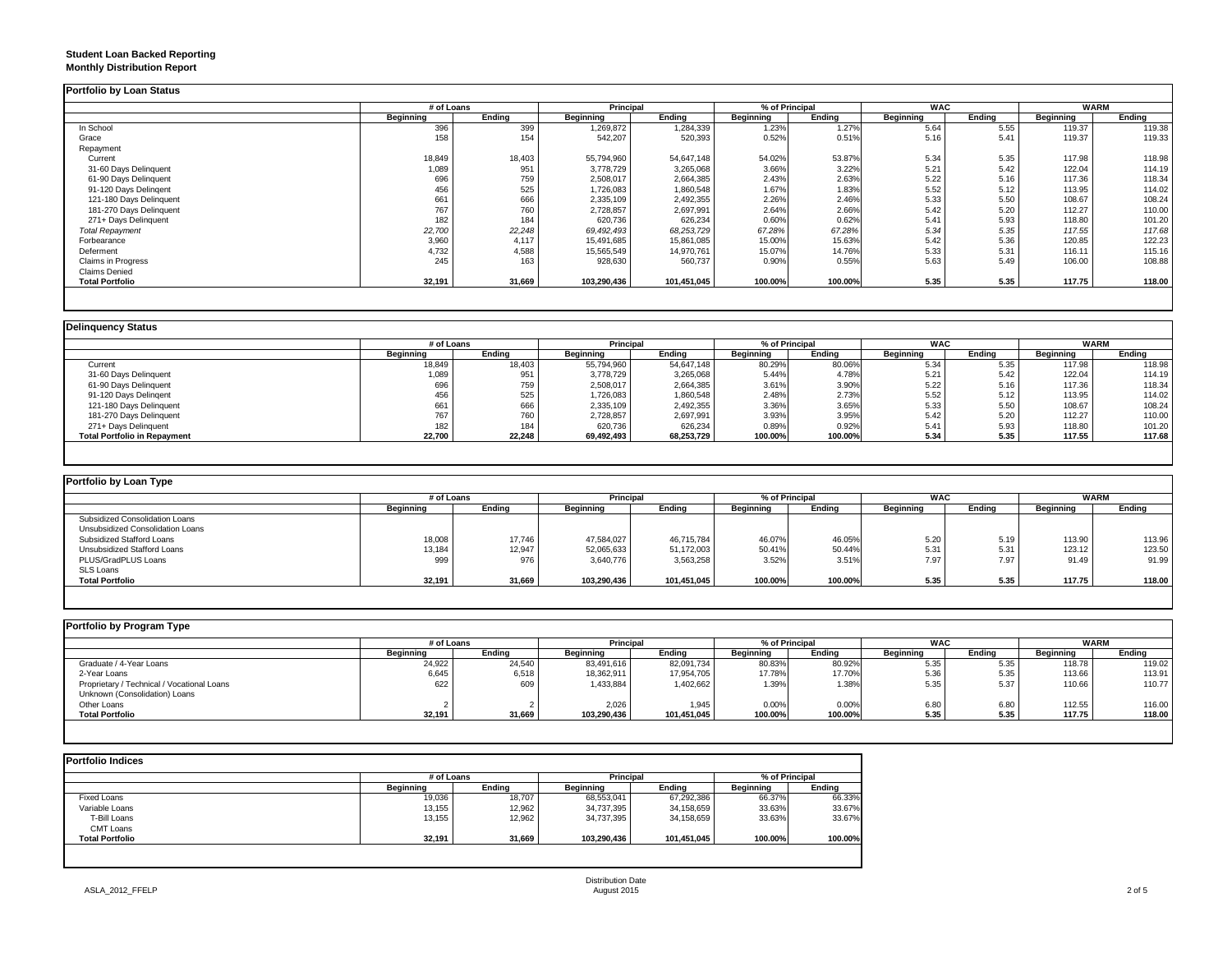| <b>IDistribution Date</b> | August 25, 2015             |
|---------------------------|-----------------------------|
| <b>Collection Period</b>  | July 1, 2015, through July: |

July 1, 2015, through July 31, 2015

## **Collection Activity**

| <b>Collection Account</b>                                                                    | as of 7/31/2015 |
|----------------------------------------------------------------------------------------------|-----------------|
| Beginning Balance - July 1, 2015                                                             | 1,807,103       |
| <b>Collection Amount Received</b>                                                            | 2,507,532       |
| Recoveries                                                                                   |                 |
| Reserve Account                                                                              |                 |
| <b>Excess of Required Reserve Account</b>                                                    |                 |
| Interest on Investment Earnings                                                              | 159             |
| Capitalized Interest Account (after a stepdown or release date)                              |                 |
| <b>Payments from Guarantor</b>                                                               |                 |
| Transfer from 2010 Collection Fund for correction of error                                   |                 |
| Required repurchases                                                                         |                 |
| Special Allowance Payable to Department of Education                                         |                 |
| <b>Consolidation Rebate Fees</b>                                                             |                 |
| Transfer to Capitalized Interest Fund                                                        |                 |
| Principal payments, interest payments, administration fees, servicing fees, and trustee fees | (1,807,103)     |
| Transfer to Department Rebate Fund                                                           | (444,171)       |
| <b>Total Available Funds</b>                                                                 | 2,063,520       |
|                                                                                              |                 |

| <b>Fees Due for Current Period</b> | as of 7/31/2015 |
|------------------------------------|-----------------|
| Indenture Trustee Fees             |                 |
| <b>Servicing Fees</b>              | 59,182          |
| <b>Administration Fees</b>         | 8,455           |
| Late Fees                          |                 |
| <b>Other Fees</b>                  |                 |
| <b>Total Fees</b>                  | 67,637          |

| <b>Cumulative Default Rate</b>                                                                      | as of 7/31/2015 |
|-----------------------------------------------------------------------------------------------------|-----------------|
|                                                                                                     |                 |
| Current Period Defaults (\$)                                                                        | 490,469.85      |
| Cumulative Defaults (\$)                                                                            | 24,652,435.93   |
| Cumulative Default (% of original pool balance)                                                     | 15.35%          |
| Cumulative Default (% of cumulative entered repayment balance) <sup>a</sup>                         | 24.74%          |
| Current Period Payments (Recoveries) from Guarantor (\$)                                            | 780,849.18      |
| Current Period Borrower Recoveries (\$)                                                             | n/a             |
| Cumulative Recoveries (\$) <sup>b</sup>                                                             | \$23,122,902.14 |
| <b>Cumulative Recovery Rate (%)</b>                                                                 | 93.80%          |
| Cumulative Net Loss Rate (%)                                                                        | 0.95%           |
| Servicer Reject Rate (FFELP) (%)                                                                    |                 |
| Cumulative Servicer Reject Rate (FFELP) (%)                                                         |                 |
| Repayment balance includes all repayment loans with the exception of balances in claim status<br>a) |                 |
| b)<br>Cumulative Recoveries includes 97% of claims in progress balances                             |                 |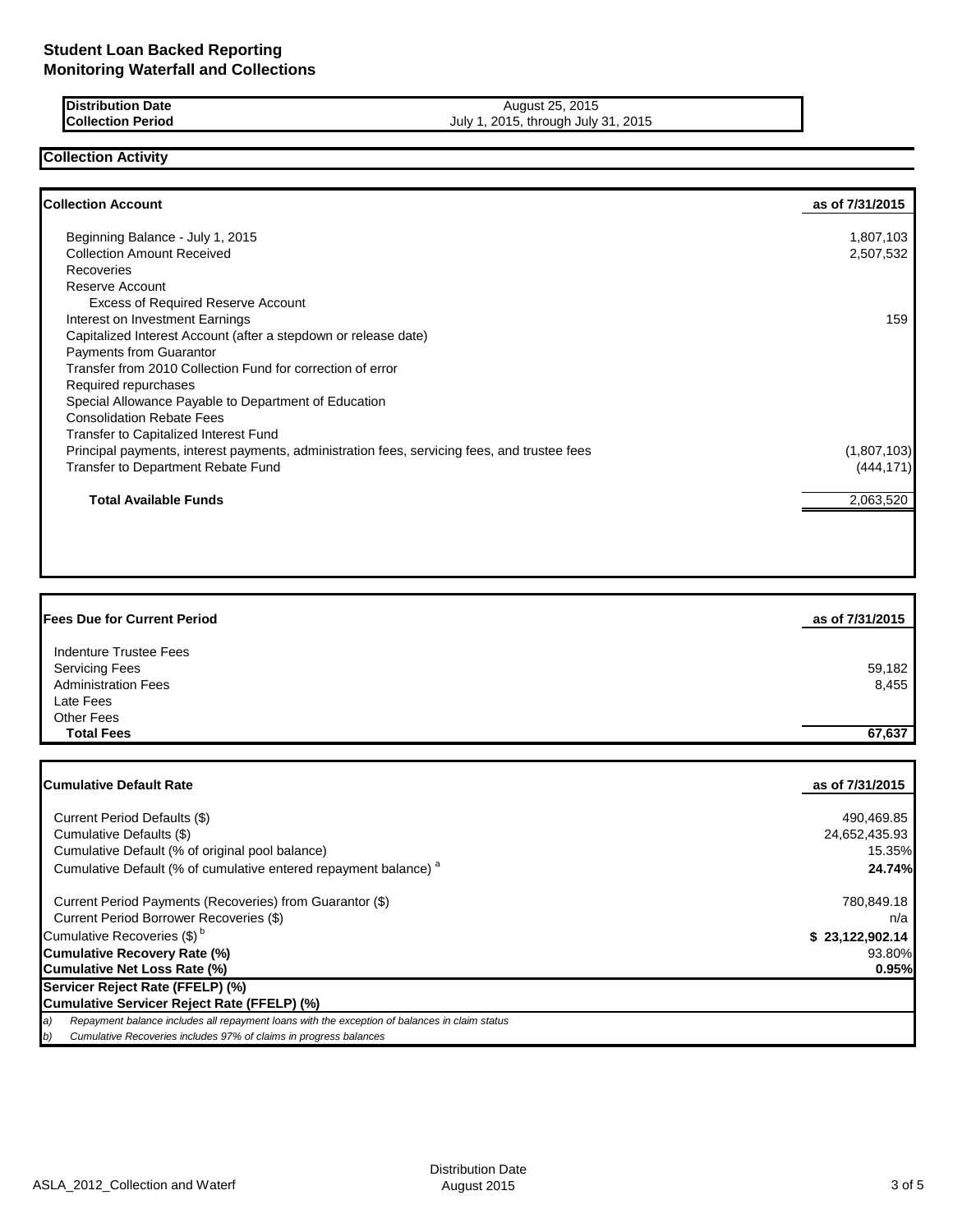# **Waterfall Activity**

| <b>Waterfall for Distribution</b>                                                         | <b>Amount Due</b> | <b>Amount Remaining</b> |
|-------------------------------------------------------------------------------------------|-------------------|-------------------------|
| <b>Total Available Funds</b>                                                              |                   | 2,063,520               |
| <b>First: Payments required under any Joint Sharing Agreement</b>                         |                   |                         |
| <b>Second: Trustee Fees</b>                                                               | 833.33            | 2,062,687               |
| <b>Third: Servicing Fees and Backup Servicing Fees</b>                                    | 59,182.00         | 2,003,505               |
| <b>Fourth: Administration Fees</b>                                                        | 8,455             | 1,995,050               |
| <b>Fifth: Noteholder Interest</b>                                                         | 52,838            | 1,942,212               |
| Sixth: Reinstate the balance of the Reserve Fund up to the Specified Reserve Fund Balance |                   |                         |
| Seventh: Noteholder Principal, until paid in full                                         | 1,942,211         | 0                       |
|                                                                                           |                   |                         |

| <b>Principal and Interest Distributions</b> | Class A-1                |
|---------------------------------------------|--------------------------|
| Monthly Interest Due                        | 52,838.26                |
| Monthly Interest Paid                       | 52,838.26                |
| <b>Interest Shortfall</b>                   | $\overline{\phantom{0}}$ |
| Interest Carryover Due                      | 0                        |
| Interest Carryover Paid                     | 0                        |
| Interest Carryover                          | 0                        |
| Monthly Principal Distribution Amount       | 1,942,211.41             |
| Monthly Principal Paid                      | 1,942,211.41             |
| Shortfall                                   | O                        |
| <b>Total Distribution Amount</b>            | 1,995,049.67             |
|                                             |                          |